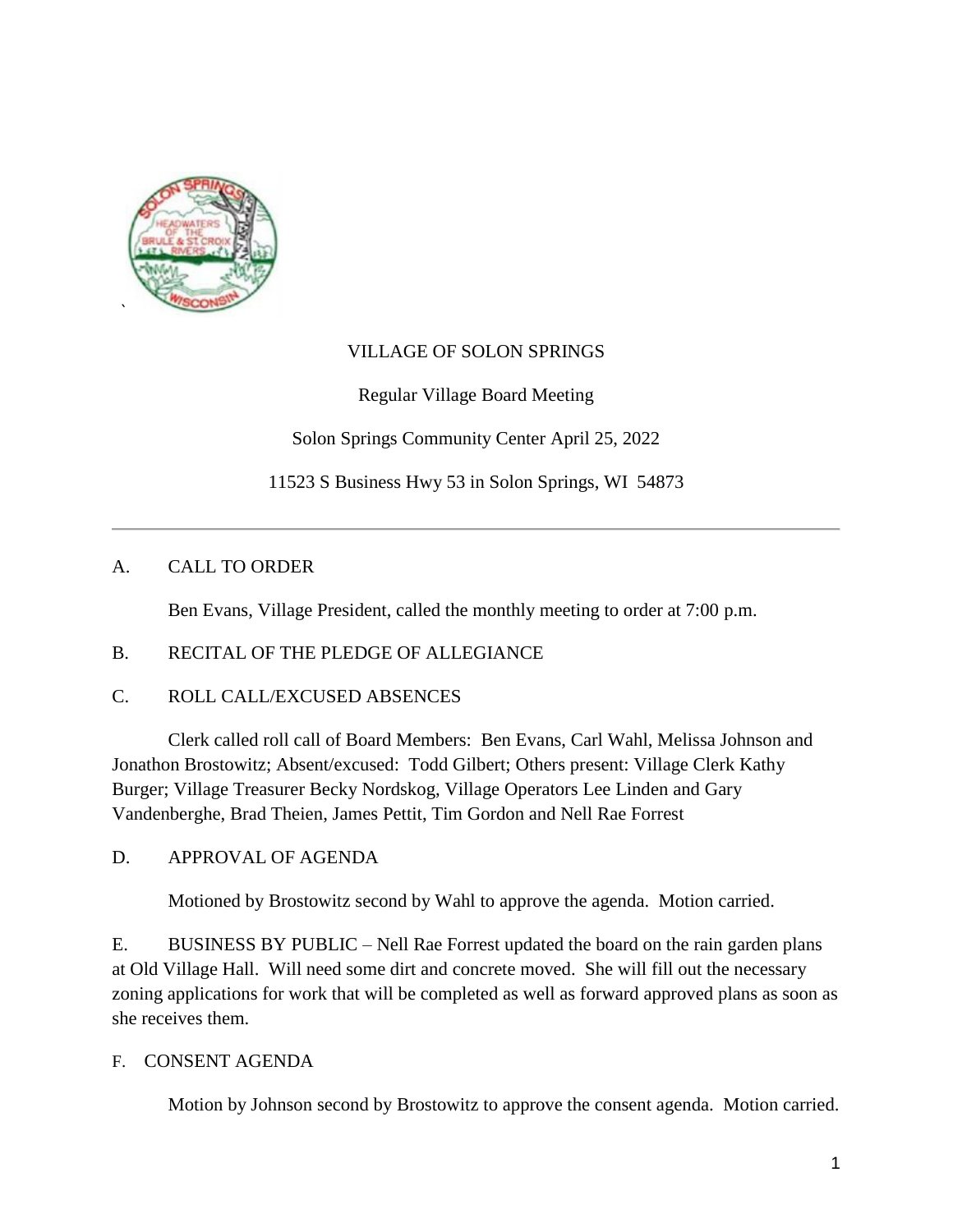1. Approval of minutes – public hearing/special meeting 3/16/22 and the regular monthly board meeting 3/28/22.

- 2. Treasurer's reports for March (Profit & Loss & Reconciliation Detail).
	- i. Interest applied to unpaid Personal Property Taxes:
		- Jimmie's Ice Cream Shop 2019 & 2020
		- Franny K's  $2021$
		- Steven and Kari Long 2021
		- Innovations for Transportation Inc 2021

3. Approval of payments for General fund checking and Sewer fund checking; all listed on the Expenditure report dated 4/25/22

4. Correspondence received since the March 28, 2022 regular board meeting to be acknowledged and placed on file:

- Douglas County Highway Department for centerline striping prices
- 5. Approval of Zoning permit applications:
	- Katie Williams replace roof on accessory building
- 6. Licensing:
	- Approval of Operators Licenses issued: Michael Blaylock for Logan's Longbeards Banquet, Gabriel Apfel, Sierra Hartshorn, Billy Buhler for Dollar General and Krista Martineau – Ducks Unlimited
	- Consideration & approval of published liquor license applications: none
	- Consideration & approval of Class "B"/Picnic license: AAD Shriner's Car Show, NWTF for Logan's Longbeards Banquet and Ducks Unlimited
	- Consideration and approval of cigarette license: none

# G. BUSINESS BY THE BOARD:

# *Unfinished Business***:**

1. Old Village Hall Lease – Evans will be working with Nell Rae to sign lease documents with Solon Springs Forward for another year with the stipulation that they will need to actively pursue purchasing the building.

### *New Business***:**

2. Motel tax rate increase – discussion on history of motel tax in Solon Springs. The town has previously not had an ordinance for room tax but will agree to 3%. The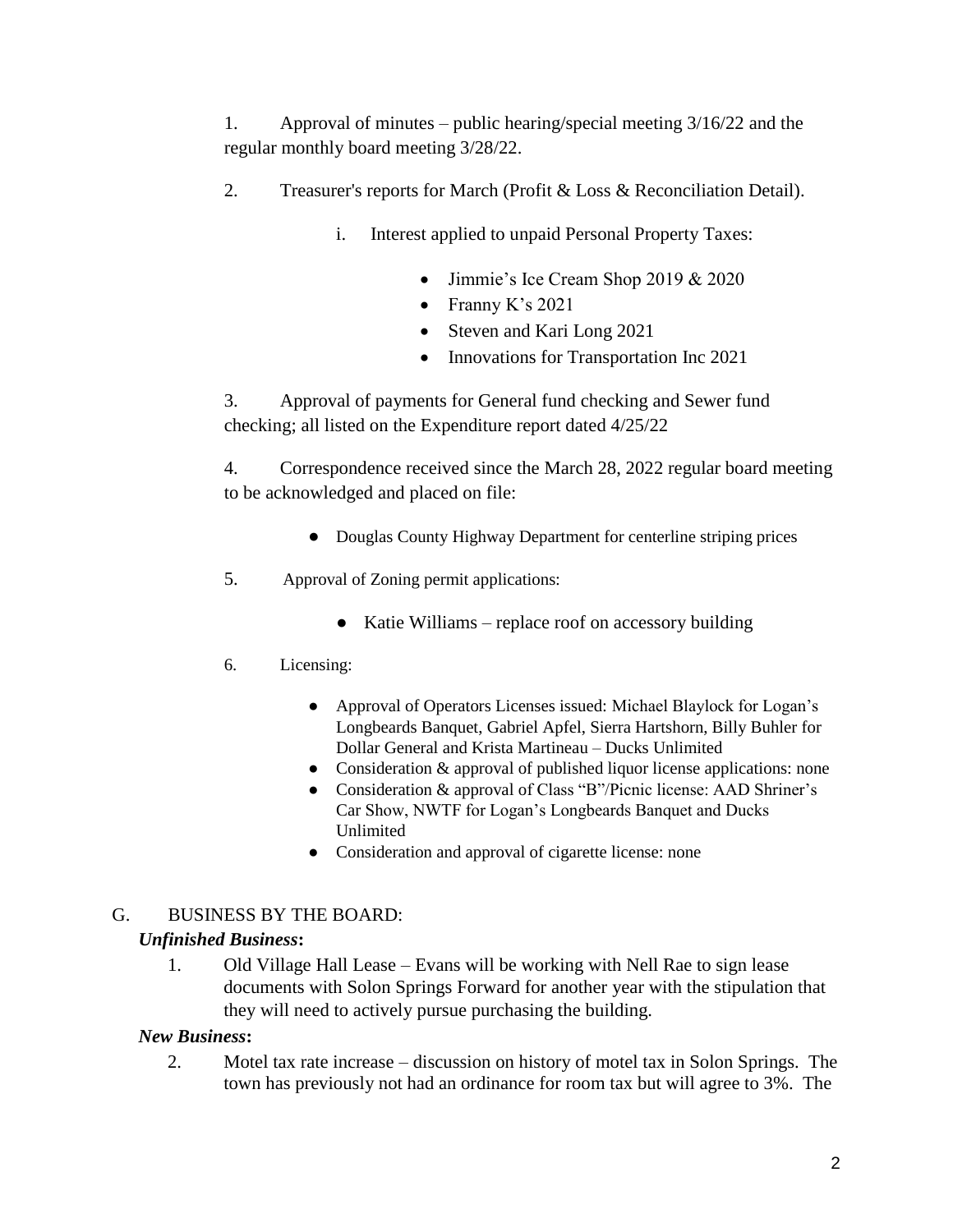village is currently at 2%. Motion by Johnson second by to increase the village motel tax to 3%. Motion carried with Evans abstaining.

- 3. Tim Gordon campground proposal for Mertzig Parkway area. Still in planning stages. Fifteen acres is needed per our ordinances. Doesn't have ability to have 15 acres available because of the ravine. Is also zoned residential. Gordon will consider changing plans just having 5 cabins. Has hurdles to get through. Will reach out to Ayres Engineering for site plan help and meet with the planning commission.
- 4. Superior Street property tabled until May.

#### H. COMMITTEE REPORTS

- 1. Administrative Committee no updates
- 2. Buildings and Ground Committee no updates

3. Public Works/Sanitary Sewer Committee – letter from USCLSD received for a planned campground by Lakeview and concerns the village may have in regards to extra usage to the sewer system. Evans had spoken with the operators and they don't feel it will be an issue.

#### I. REPORTS BY LOCAL OR COUNTY DEPARTMENTS OR COMMISSIONS

3. Fire Commission – Pettit said the cost of the air tanks and respirators just increased \$15,000. Now at \$145,000 for the cost to replace gear. They will have enough money to order if the town allocates funds towards it. The board doesn't want to hold off on ordering in case it keeps increasing.

4. Community Center Commission – Johnson reported the non-profit groups that use the facility are unhappy at the fees they are required to pay rental fees at half the cost of the regular rate. They were supposed to be donating yearly and for some groups that wasn't being done.

5. Airport Commission – Evans stated the land acquisition has went through at the south end of the airport. A forester is looking at the timber to market that can fund other projects. Possible chip sealing project with a matching grant. The 2021 grant match wasn't used since they were able to qualify for Covid grant money.

6. Planning Commission – Wahl reported he met with Theien to review the planning commission and zoning documents as he makes the transition to chair.

7. Development Commission – Theien said they have engaged the services of Jeanine Krenz for accounting services.